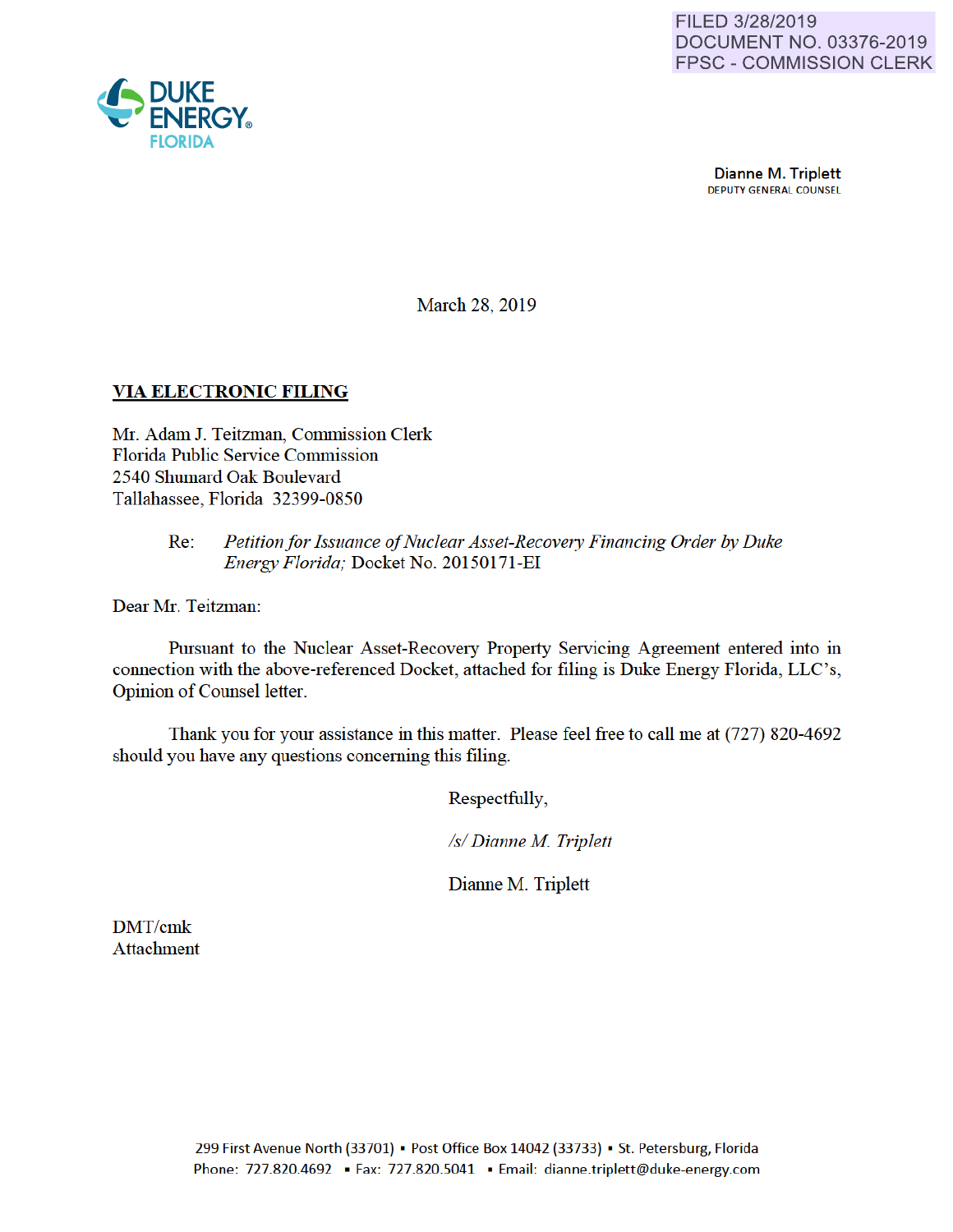## **CERTIFICATE OF SERVICE**

I HEREBY CERTIFY that a true and correct copy of the foregoing has been furnished via electronic mail to the following this  $28<sup>th</sup>$  day of March, 2019.

|                                             | /s/ Dianne M. Triplett            |
|---------------------------------------------|-----------------------------------|
|                                             | Attorney                          |
|                                             |                                   |
| Theresa L. Tan                              | C. Rehwinkel / J. Kelly           |
| Office of the General Counsel               | <b>Office of Public Counsel</b>   |
| <b>Florida Public Service Commission</b>    | c/o The Florida Legislature       |
| 2540 Shumard Oak Blyd.                      | 111 West Madison Street, Room 812 |
| Tallahassee, FL 32399-0850                  | Tallahassee, FL 32399-1400        |
| ltan@psc.state.fl.us                        | rehwinkel.charles@leg.state.fl.us |
|                                             | kelly.jr@leg.state.fl.us          |
| Jon C. Moyle, Jr. / Karen A. Putnal         |                                   |
| 118 North Gadsden Street                    | James W. Brew                     |
| Tallahassee, FL 32301                       | <b>Stone Law Firm</b>             |
| jmoyle@moylelaw.com                         | 1025 Thomas Jefferson Street, NW  |
| kputnal@moylelaw.com                        | Eighth Floor, West Tower          |
|                                             | Washington, DC 20007-5201         |
| Robert Scheffel Wright / John T. LaVia, III | jbrew@smxblaw.com                 |
| Gardner Law Firm                            |                                   |
| 1300 Thomaswood Drive                       |                                   |
| Tallahassee, FL 32308                       |                                   |
| schef@gbwlegal.com                          |                                   |
| jlavia@gbwlegal.com                         |                                   |
|                                             |                                   |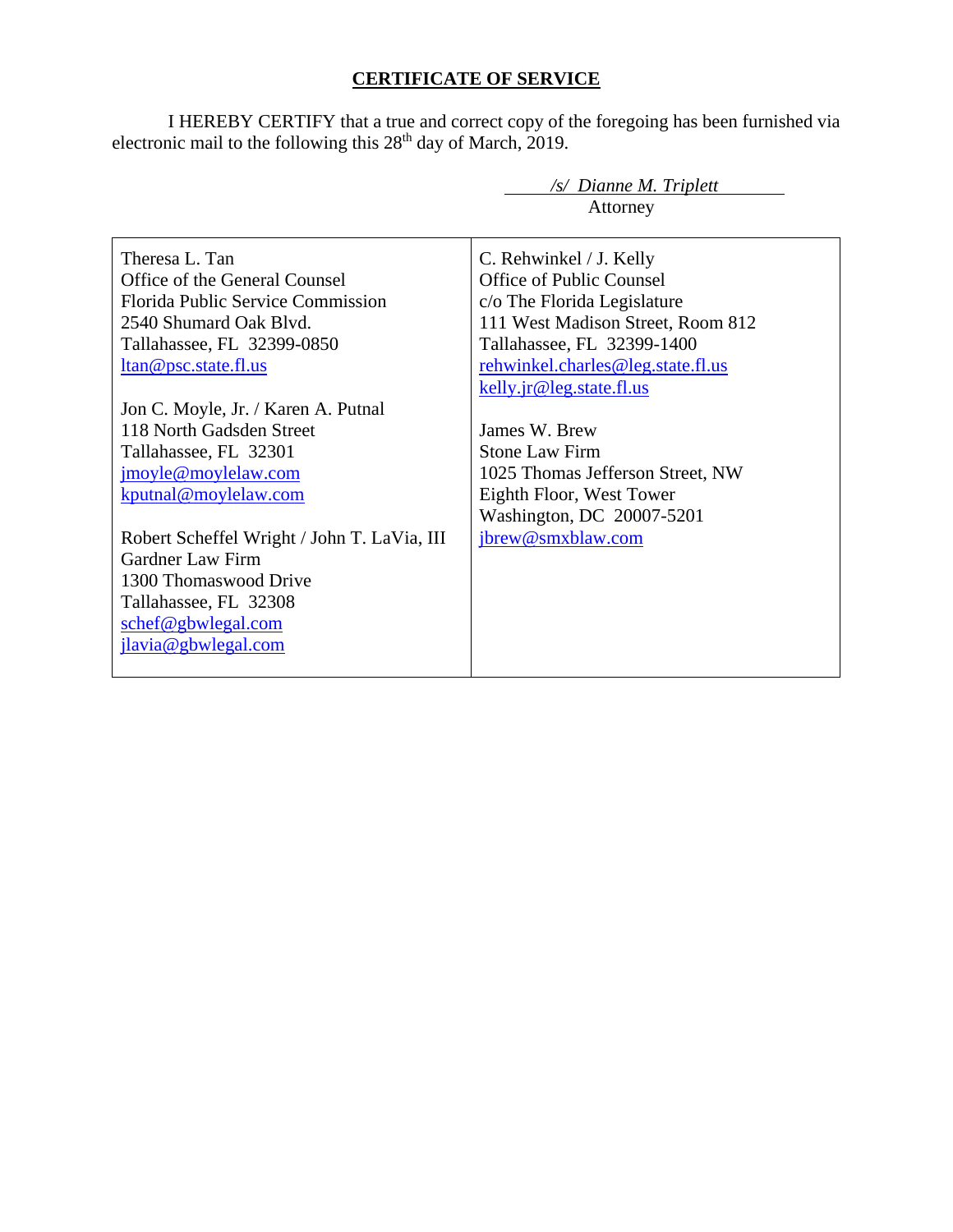

Dianne M. Triplett Deputy General Counsel Duke Energy Florida, LLC

March 28, 2019

Mr. Nathan Turner Vice President The Bank of New York Mellon Trust Company, N.A. Global Corporate Trust 10161 Centurion Parkway Jacksonville, Florida 32256

Re: Indenture dated as of June 22, 2016, by and between Duke Energy Florida Project Finance, LLC (the "Issuer") and The Bank of New York Mellon Trust Company, N.A. (the "Indenture") and Nuclear Asset-Recovery Property Servicing Agreement dated as of June 22, 2016 between the Company and Duke Energy Florida, LLC, as Servicer (the "Servicing Agreement")

Ladies and Gentlemen:

This opinion is given in accordance with Section 3.06(a) of the Indenture and Section 3.01(c)(ii) of the Servicing Agreement. Capitalized terms used in this opinion and not defined are as defined in the Indenture and the Servicing Agreement.

I am Deputy General Counsel of Duke Energy Business Services, LLC, the service company afflliate of the Issuer and the Servicer, and act as counsel to the Issuer and the Servicer under the above-referenced agreements. I am generally familiar with the Issuer's and Servicer's business, properties and corporate proceedings. I have read the covenants of the Issuer and the Servicer contained in the Indenture and Servicing Agreement, respectively, including in particular the covenant contained in Section 3.05 of the Indenture and Section 3.01(c)(ii) of the Servicing Agreement and the covenants relating to the recording, filing, re-recording and refiling of UCC statements and other documents with the Florida Secured Transactions Registry and the Secretary of State of the State of Delaware. The statements and opinions contained in this opinion are based upon an examination of the following: the Issuer's and the Servicer's respective Articles of Organization and Limited Liability Company Operating Agreement; the Indenture; the Servicing